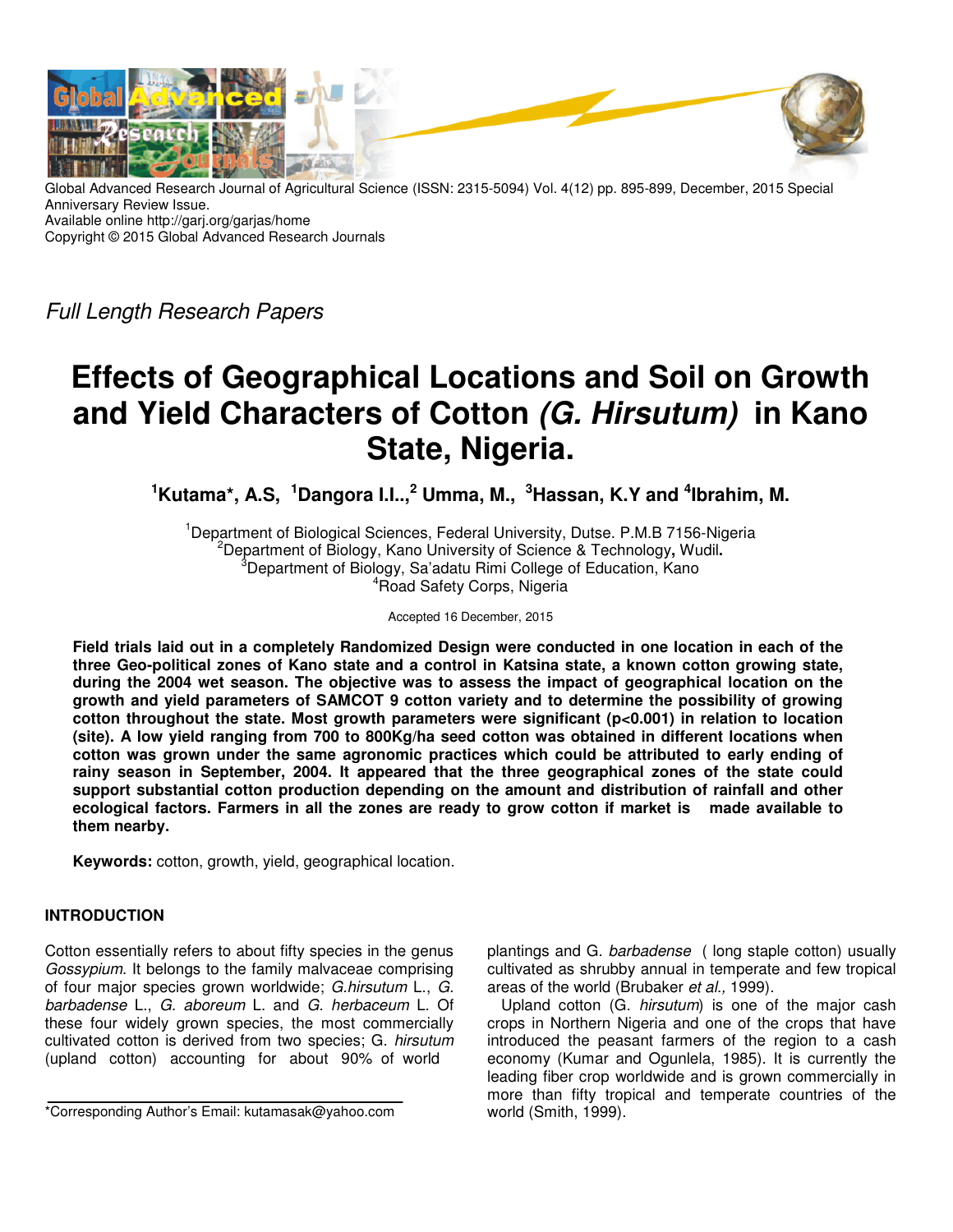In nature, the crop is a perennial shrub that grows to about 1.5meters in height but it is commercially cultivated as an annual with destruction of plant after harvesting the fruit for seed and fiber. In short, the economic importance of cotton production could favorably be compared with that of livestock farming in Northern Nigeria. However, there is an increasing concern about the sustainability of cotton production in Northern Nigeria because the Federal Government as well as the state Governments of the region do not realize the benefit that accrue from the production of such an important product. Also, several physical and biological factors constrains the growth and development of cotton plant. For instance, the lack of adequate rainfall and its uneven distributions, ecological factors such as soil nutrients, pest and disease etc. are the foremost of these constraints.

# **Statement of the Problem**

The major Nigerian cotton producing areas are concentrated within the Savannah region, an area lying between  $7^0$  and 14<sup>0</sup>N, it is a common knowledge that within the North-Western sub-region where cotton is grown in large amount, most of the cotton processing industries (textiles) are concentrated at Kano. However, a critical survey of the state over the past years have revealed that cotton is grown as cash-crop in only one out of the three geopolitical zones of the state. i.e Kano north-west, accounting for less than 1/3 of the total land area of the state. And with the current ban on the importation of cotton into Nigeria and the deliberate encouragement given to private sectors, there is need to investigate on the reasons why cotton is not grown in other parts of Kano state; while it is grown in most of its neighboring states such as Katsina, Kaduna, etc. This research is aimed at determining the growth and yield of cotton in the three Geographical locations of Kano State and to determine the possibility of growing cotton in all parts of Kano State as opposed to the current situation where it is grown in only Kano North West Zone.

# **MATERIALS AND METHODS**

### **Study Sites**

Field experiment was conducted in each of the three geopolitical zones of Kano State, namely; 'A' Kano North-West (Gwarzo), B' Kano South-West (Kiru), 'C' Kano Central (Gaida), and a control experiment 'D' in Katsina State (Dayi) in Malumfashi Local Government.

# **Field Trials**

One acre of land was obtained in the different locations of the three geo-political regions of Kano State under study

and another one acre in the control farm. The field layout was a completely randomized block design experiment was employed to determine the growth and yield of cotton as affected by soil and geographical location.

# **Collection and Planting of Seeds**

An improved cultivar specially adapted to the North-North and North-West geographical locations of Nigeria called SAMCOT. 9 was obtained from the fiber breeding unit of the Institute for Agricultural Research (IAR), Samaru, Zaria, in May, 2004. Planting was done in mid June at the rate of 4-6 seeds per hole and 45cm apart after seed dressing with 45% copper powder as fungicide. One week after germination, thinning was done leaving only two plants per stand. Cipermethrine insecticide in the form of Cymbush was sprayed three times at two weeks interval beginning from 6WAS. Also, nitrogen fertilizer in form of nitrate as well as boronated super phosphate fertilizer were applied in a ring form round each stand at the rate of 100Kg/ha and 24Kg/ha respectively. Growth parameters were taken two weeks after germination while yield parameters were taken at the eighth week.

# **RESULTS AND DISCUSSION**

### **Growth Parameters**

Plant height (cm) per plant was statistically different (P<0.001) between sites and control site and between periods (table 1.0). There was also significant interaction between period and site. However, highest plant height was obtained in zone B. Number of leaves per plant was significantly different (p<0.001) between site and across the period of growth.

 These findings have indicated similarities in the vegetative growth characters of cotton in all the areas under study and conforms with the results obtained by Kumar and Ogunlela, (1991b) who reported that vegetative growth components similarly resemble each other under the influence of the same factor. Also, the high vegetative growth component obtained from the different planting sites was not unconnected with the level of nitrogen present in the soil plus the added nitrogen fertilizer in the form of nitrate. This corresponds to the findings of Wankede (1973), Maples and Frizzel (1985) that high nitrogen in the soil stimulated vegetative growth parameters such as plant height, branches and internodes in tall cotton varieties but not in short varieties.

Number of branches per plant was statistically different (p< 0.001) in relation to site and period. However. Lowest number of branches were obtained in the control site. This could be attributed to the low content of exchangeable potassium of 0.11me/100g (table 1.0). This is at par with the result of Lombin and Mustapha (1981) which tried to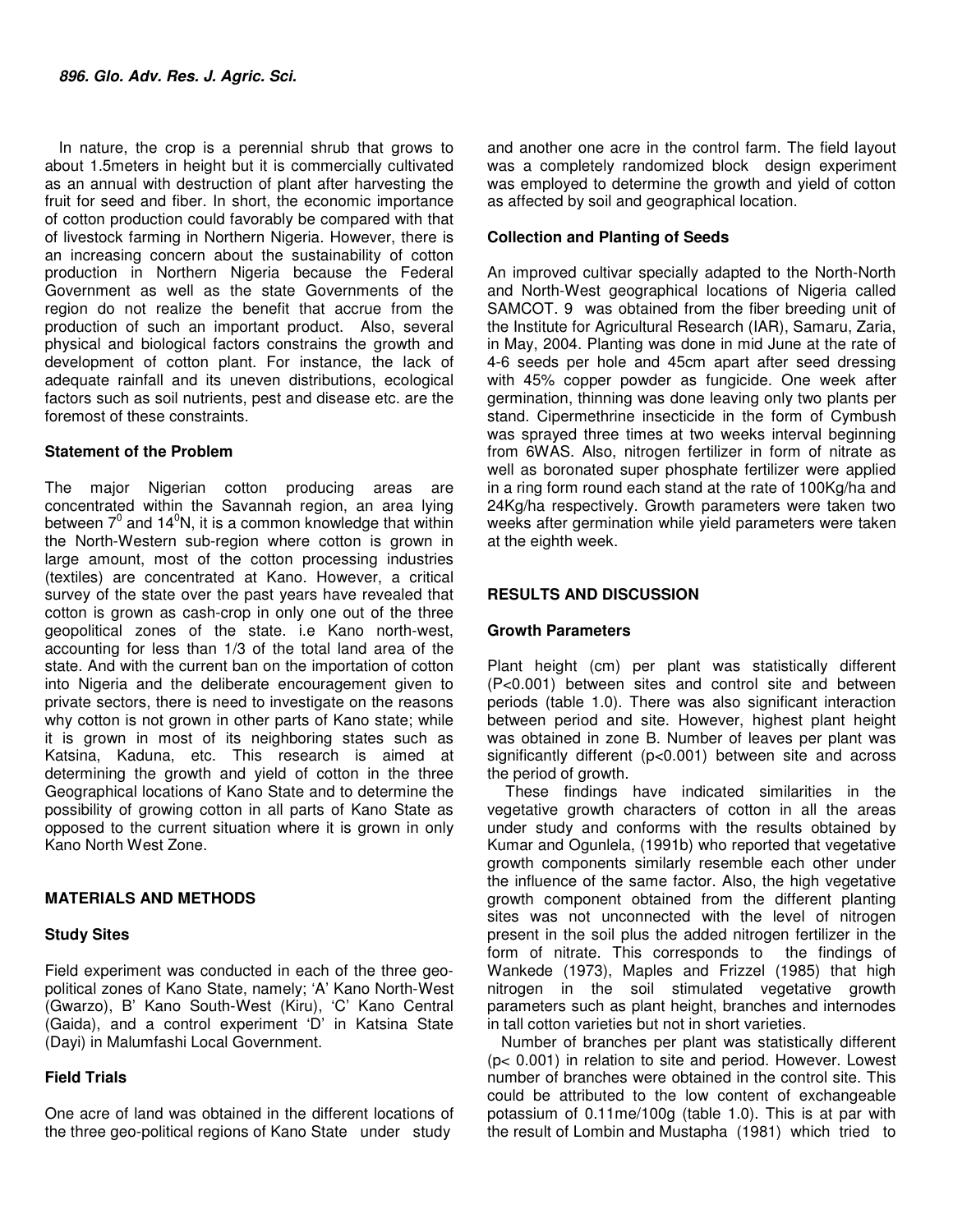#### **WK N0 Planting Site WK 2**Ph Nb  $2.56$ **WK 4**Ph Nb  $\overline{8}$ **WK 6**Ph Nb  $9.0$ **WK 8**Ph Nb  $12.44$ **WK 10**Ph Nb  $13.78$ **WK 12**Ph Nb 150 **WK 14**Ph Nb  $150$ **WK 16**Ph Nb A. Kano North  $\vert$  41.1 8  $\overline{24.5}$ 2.56 | 53.67 | 8 | 62.35 | 9.0 | 76.64 | 12.44 | 105.40 | 13.78 | 111.30 | 150 | 111.40 | 150 | 111.40 | 15.6 B. Kano South 8 27.40.0 39.54 3 54.68 6.11 81.77 9.78 106.23 13.33 112.34 14.56 112.31 14.56 112.31 14.56 C. Kano **Central**  D. Katsina 8  $25.2$ 0.0 44.58 5 75.20 11.11 88.95 12.67 104.63 13.89 107.27 15.22 107.30 15.22 107.30 15.22 Day Mean 29.64  $29.6$ 0.11 42.12 5 57.97 6.78 77.73 11.44 83.27 12.11 84.12 12.44 84.08 12.44 84.12 12.33 2 0.67 | 44.97 | | 62.56 | 8.25 | 81.29 | 11.58 | 101.40 | 13.28 | 103.80 | 14.42 | 103.8 | 14.31 | 103.8 | 14.42 LSD PLANT HEIGHT No. of branches Key<br>Period 11.96 1.819 Ph – Period | 11.96 1.819 | 12.819 Ph – Plant height (cm) Site: 4.524 0.653 Nb – N0. of branches/plant **Interactions** 4.616 0.886

### **TABLE 1.0 MEAN PLANT HEIGHT (CM) AND NUMBER OF BRANCHES/PLANT OF COTTON AS INFLUENCED BY GEOGRAPHICAL LOCATIONS**

(PxS)

#### **TABLE 2.0 MEAN NUMBER OF LEAVES/PLANT & SHOOT WEIGHTS (g) (FRESH AND DRY) OF COTTON AS INFLUENCED BY GEOGRAPHICAL LOCATION**

|                             |                     |       |       |       |       |                    |       | <b>SHOOT WEIGHT (g)</b> |                         |                |
|-----------------------------|---------------------|-------|-------|-------|-------|--------------------|-------|-------------------------|-------------------------|----------------|
| Wks<br>N <sub>0</sub><br>0f | $\overline{2}$      | 4     | 6     | 8     | 10    | $12 \overline{ }$  | 14    | 16                      | Fresh                   | Dry Weight (g) |
| <b>Planting site</b>        |                     |       |       |       |       |                    |       |                         | weight $(g)$            |                |
| A. Kano North               | 24.22               | 31.78 | 42.44 | 54.22 | 65.29 | 40.33              | 23.89 | 16.44                   | 399.0                   | 195.5          |
| B. Kano South               | 8.67                | 25    | 42    | 75.89 | 97.24 | 108.4              | 40.44 | 7.56                    | 389.0                   | 182.6          |
| C. Kano Central             | 12.78               | 33    | 73    | 93.33 | 116.7 | 133.4              | 35    | 6.11                    | 427.0                   | 208.2          |
| D. Katsina                  | 10.89               | 24.67 | 34.89 | 48.33 | 58.82 | 36                 | 24.22 | 8                       | 319.0                   | 206.0          |
| Mean                        | 14.14               | 28.61 | 48.08 | 67.94 | 84.51 | 79.56              | 30.89 | 9.53                    | 384.0                   | 198.1          |
| LSD                         | <b>Number</b><br>οf |       |       |       |       | Shoot fresh weight |       |                         | <b>Shoot drv weight</b> |                |
|                             | leaves/Plant        |       |       |       |       |                    |       |                         |                         |                |
| Site                        | 5.41                |       |       |       |       | 94.8               |       |                         | 50.66                   |                |
| Period                      | 18.53               |       |       |       |       |                    |       |                         |                         |                |
| Interaction $P \times S$    | 12.81               |       |       |       |       |                    |       |                         |                         |                |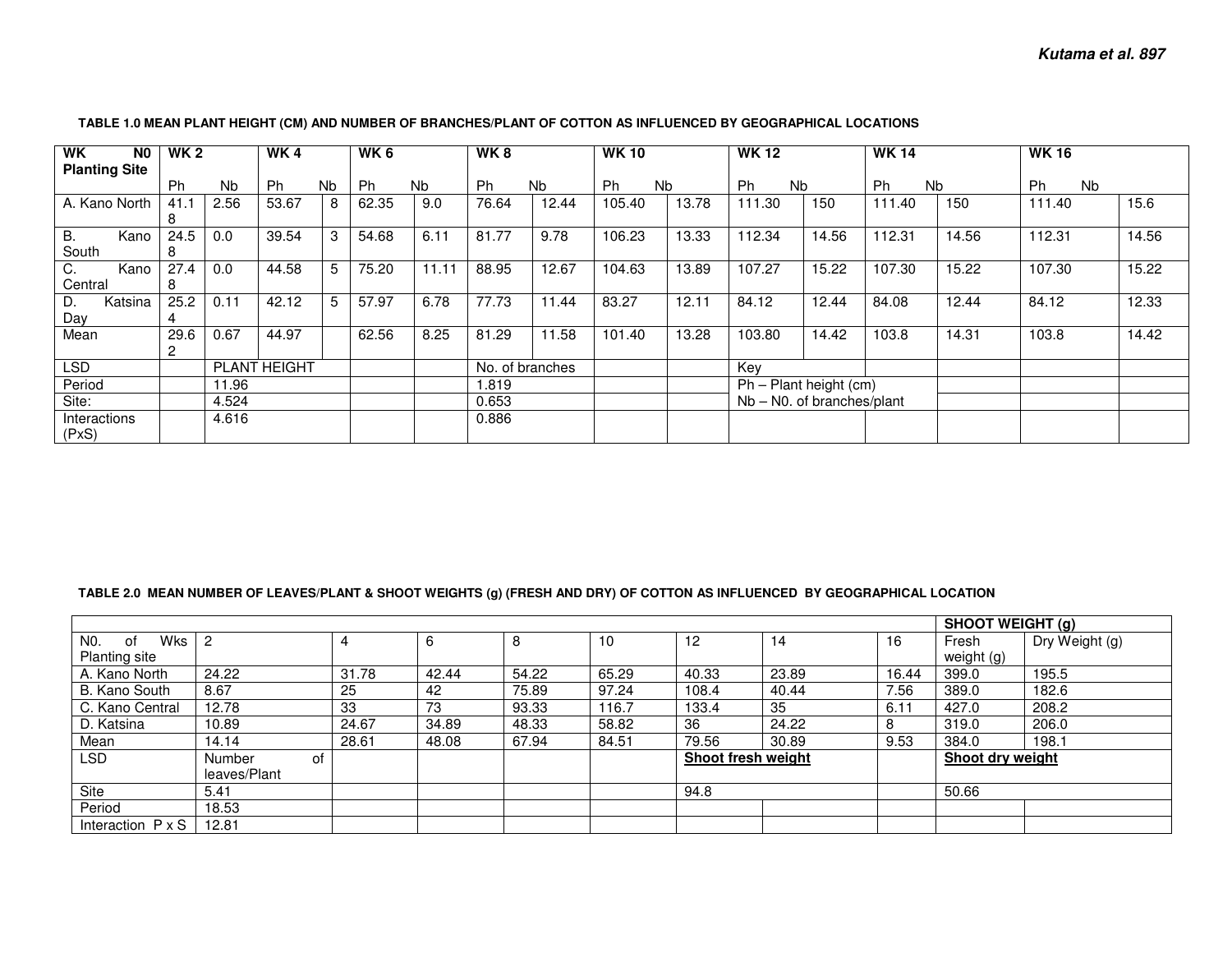| N0. of Weeks Planting Site | WK.8               | <b>WK.10</b> | <b>WK.12</b> | <b>WK.14</b> | WK.16             | Weight of<br>cotton<br>seed |
|----------------------------|--------------------|--------------|--------------|--------------|-------------------|-----------------------------|
|                            |                    |              |              |              |                   | (kg/ha)                     |
| A. Kano North              |                    |              | 14           | 14           |                   | 728.3                       |
| B. Kano South              |                    |              | 12           |              |                   | 777.4                       |
| C. Kano Central            |                    |              | 12           | l 5          |                   | 800.0                       |
| D. Katsina                 |                    |              | 13           | 14           |                   | 700.5                       |
| Mean                       | 3.67               | 9.47         | 12.72        | 14.89        | 0.00              | 751.5                       |
| <b>LSD</b>                 | N0. of Bolls/Plant |              |              |              | Weight of<br>seed |                             |
|                            |                    |              |              |              | cotton            |                             |
| Site:                      | .569               |              |              |              | 6.44              |                             |

#### **Table 3.0 MEAN NUMBER OF BOLLS PER COTTON PLANT AND WEIGHT OF SEED COTTON (Kg/ha) AS INFLUENCED BY GEOGRAPHICAL LOCATIONS**

assess the critical level of available potassium in solving the problem of cotton soil. They showed that soils that contains 0.19/100g exchangeable potassium may not require any K-fertilizer and that soils with exchangeable K-value of 0.1 or less may require about  $50kg$  K<sub>2</sub>0/ha for maximum growth and yield.

 Fresh and dry weights of shoots were not statistically different (p>0.001) with respect to site. This could be attributed to the length of the 2004 rainy season which terminated in the month of September as revealed I.A.R Kano station. This has conformed to the findings of Pretince (1972a), which revealed that although cotton can tolerate wide range in annual precipitation, the distribution of this rainfall is the controlling factor in the production of cotton.

# **Yield Parameters**

Number of bolls/plant was only significant ( $P <$  0.001) across the period but not with site (table 3.0). The fewer number of bolls/plant might be due to the type of tillage the time when

insecticide was sprayed. This is similar to the report of Kumar and Ogunlela, (1991a) that the time when paraquat insecticide is applied greatly affects the time and rate of boll ripening. Similarly, Hoskinson and Howard (1992) demonstrated that the boll size and distribution within the canopy differs between conventional and conservational tillage cotton in full season planting.

 Seed cotton was poor or low but there was statistically significant difference (P<0.001) between the sites and control. Highest yield was obtained in zone C of Kano state. This has agreed with the findings of Pretince (1972b) who summarized the general yield performance of cotton and stated that cotton is commonly regarded as a rather poor indicator crop for general yield work, largely because growth of the plant is not so closely associated with yield of produce as it is the case of maize for example, which is a good indicator crop in the sense of responding to soil resources.

# **CONCLUSION**

The results have shown that both the growth and yield parameters significantly responded to soil and geographical locations in both treated and control area. Therefore, it can be deduced that the cotton variety used can thrive well in most parts of Kano State and produce high yield.

#### **REFERENCES**

- Brubaker CL, Seelanan T, Stewart JM, Craven LA, Wendel JF (1999). Molecular Systematic of Australian Gossypium section Grandicalyx (Malvaceae). Systematic Botany 24; PP1 83-208
	- http://www.qcotton.com.au/environment/soil.htm.
- FMA and NR (1990). Federal Ministry of Agriculture and Natural Resources. Manual on fertilizer application. PP 6-7.
- Hoskinson PE, Howard DD (1992). Influence of Tillage on Fruting Patterns of Deltapine 50 Cotton. P.603. in: DJ Herber and DA Ritcher (ed.) Proc. Belwide Cotton Prod. Res. Conf., Nashville, TN. 6-10 Jan. National cotton Council, Memphis, TN.